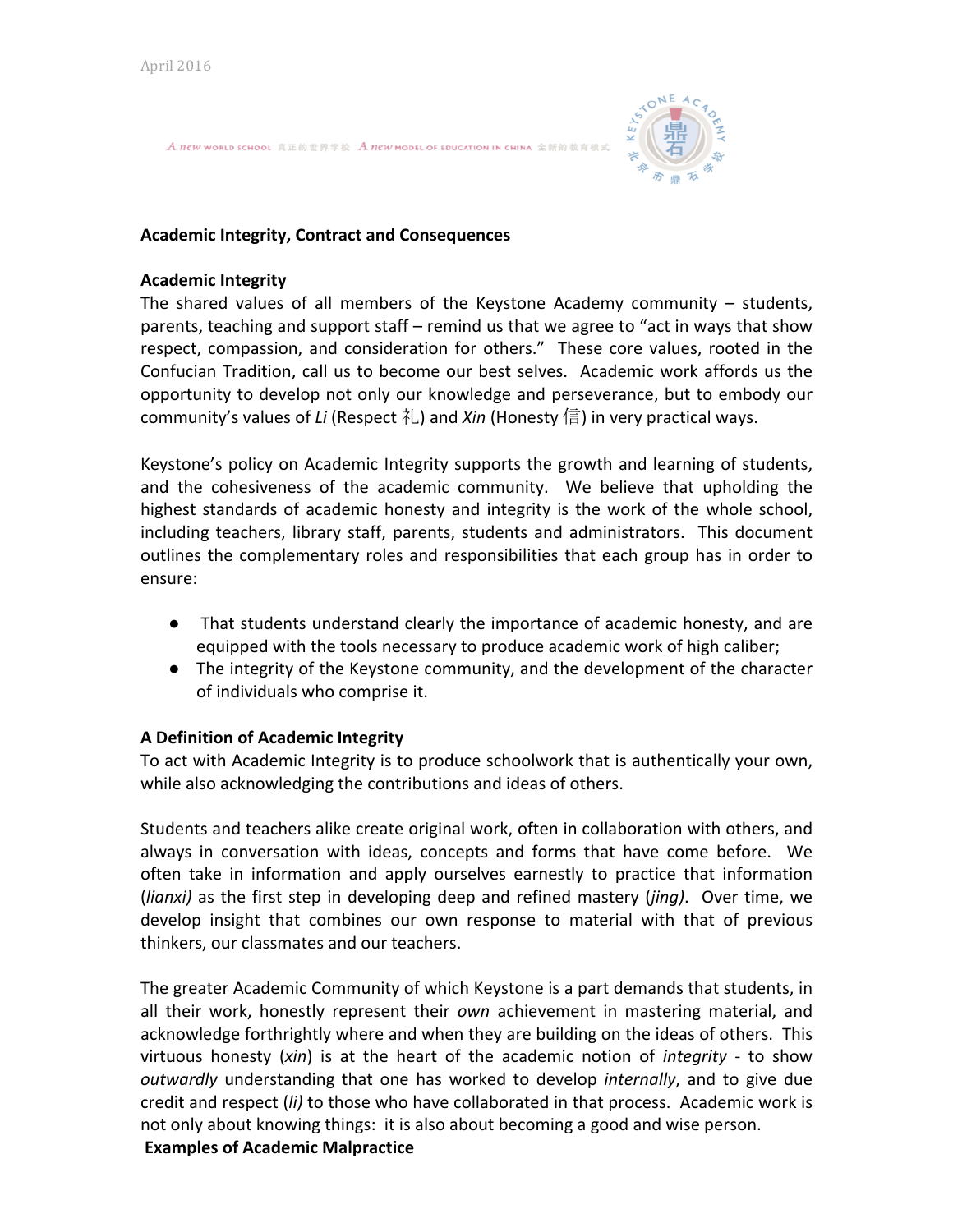Schools are demanding environments. We all are busy, and we all want to do well. The Internet has made resources more readily available to us, and students can often feel pressured to attain high achievement in every facet of their lives. These facts, together, can conspire to create situations where a student may be tempted to cut and paste material from a website into a paper without proper citation, or glance at a classmate's work  $-$  any number of shortcuts that attempt to display outwardly what is not yet possessed internally.

## Academic Malpractice includes, but is not limited to

## 1. **Cheating and Collusion**

a. Giving or receiving information about the content or format of a quiz or test in advance, or giving or receiving answers during a quiz or test

b. Attempting to gain unfair advantage by referring to notes, outlines, calculators, translators, etc. during quizzes or tests, unless explicitly allowed by your teacher

c. Allowing one's work to be copied or submitted for assessment by another student

d. Having someone else do work assigned to you

e. Allowing outside tutors to alter substantially the content and quality of your written work without explicit communication with the teacher

f. Using a calculator, translator, or other electronic device in a manner inconsistent with your teacher's directions

#### 2. **Plagiarism**

a. Knowingly submitting the ideas or work of others as your own and without proper citation

b. Paraphrasing extensively without proper attribution and citation

#### 3. **Duplicating work**

a. Presenting the same, or largely the same, work for credit or as ungraded homework in different classes

Keystone classrooms are supportive environments, and we urge students to communicate openly and honestly with their teachers when they do not feel prepared for assessments or are unable to meet deadlines. We want our students to develop their academic knowledge and skills in ways that also develop their good character. Acknowledging a temporary deficiency, accepting a relatively minor consequence, and trying harder next time is much better than showing disrespect for the learning process, one's peers, and the teacher.

#### **Roles and Responsibilities: A partnership of the whole community**

*Keystone Classroom Teachers:*

- In their written course overviews and in classroom discussion, teachers are explicit about their expectations for academic honesty and what that looks like in their subject area. Those expectations are shared among colleagues, and clearly communicated to students, parents, and administrators.
- Teachers model good practice in citation and attribution in the preparation of class materials, and they instruct their students in these techniques.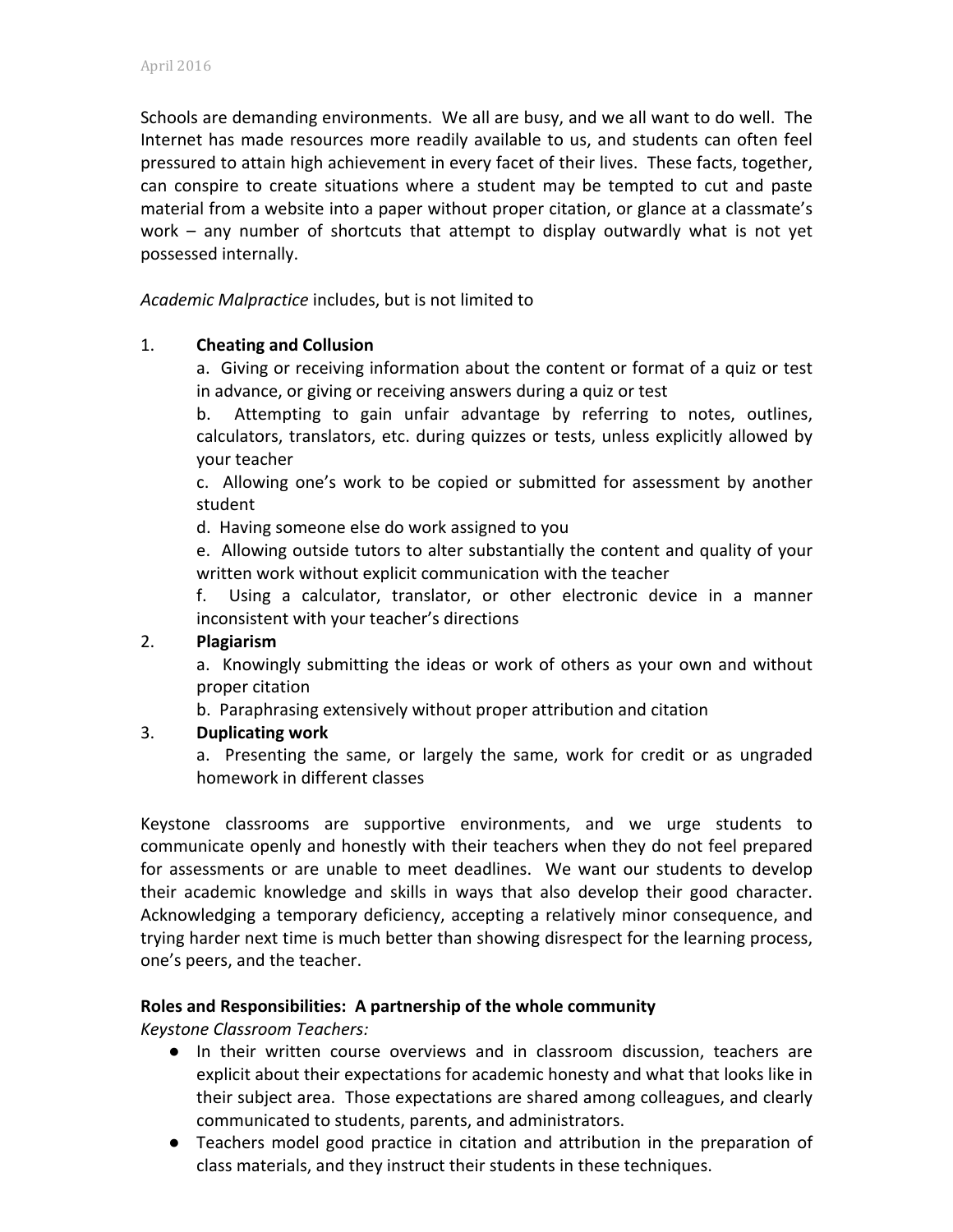- Teachers are consistent in their expectations of academic integrity for all elements of coursework, including homework, tests, papers, and presentations.
- Teachers address issues of academic malpractice in a forthright and timely manner.
- Teachers remain open to conversations with their students about course expectations and deadlines, establishing a supportive classroom dynamic along with maintaining high expectations.
- Teachers will work with students work to develop shared understandings about cheating, plagiarism, and other instances of academic malpractice.
- Teachers educate students carefully on matters of academic honesty, including engaging students in activities that clarify what constitutes plagiarism and how to avoid it and about the difference between authorized collaboration and illegitimate collusion.

*Keystone Library Staff:* 

- The library staff collaborates with classroom teachers to develop research strategies and citation skills appropriate to each discipline area.
- The library staff engages in a partnership with classroom teachers to develop, clearly communicate and support expectations of academic integrity.

*Keystone Parents:* 

- Parents talk with their children about the implications of academic integrity, and encourage their children to do as much homework as they can on their own and to express themselves in their own words.
- Parents clearly communicate with teachers if they give substantial assistance on a homework assignment.
- Parents allow their children to make mistakes, to find their own voice, and to struggle with academic work: this is the process that results in deep and abiding learning.

*Keystone Students:*

- Ask questions of their teachers, librarians, and parents if they are unsure of citation requirements or their responsibilities as members of an academic community.
- Accept that academic work is often difficult, and that struggle and perseverance is central to the development of their understanding and their character, even if it does not result in the grades they had hoped for.
- Attempt to plan their homework time and schedule in such a way as to avoid coming up short on preparation time.
- Refrain from any form of academic malpractice, even when they feel under pressure.
- Never put classmates in the compromising position of having to "look the other way" or ask them to provide answers.
- Communicate honestly and openly with parents and teachers when they are not prepared.

*Keystone Administrators:*

• Ensure that expectations for Academic Integrity are shared, and consistently applied, among all teachers.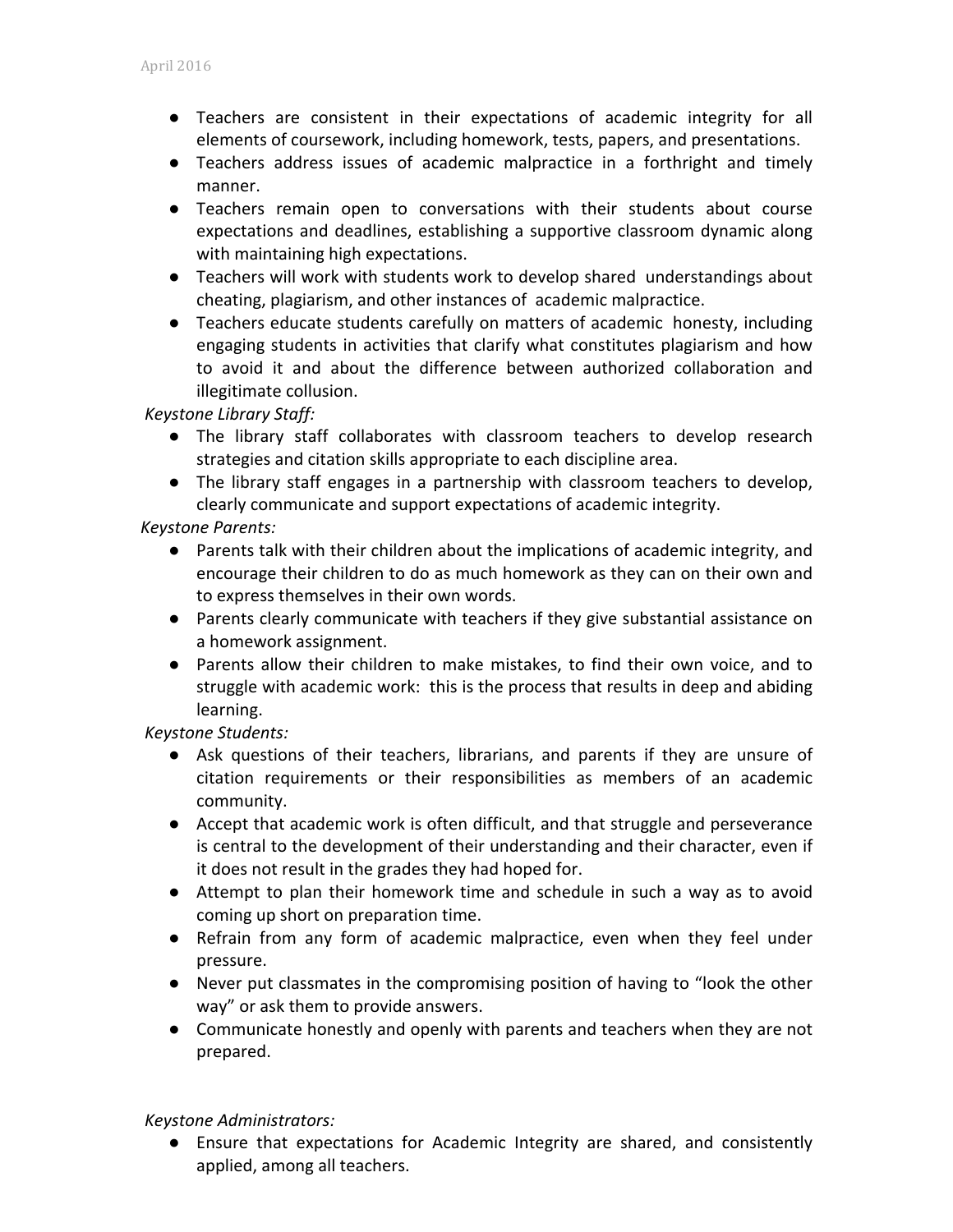- Ensure that expectations of academic honesty and citation requirements in individual courses are clearly communicated to students and parents.
- Communicate in a timely manner with parents, students, and the teacher when an incident of academic malpractice arises, including the process for a formal school response.
- We adopt the **Modern Language Association (MLA) style, American Psychological Association** *(APA)* **style in grade 10, 11 and 12 and the Chinese** citation of citing reference materials unless otherwise stated by the teacher.

If a student is suspected of academic malpractice, as described above, teachers have a duty to make a brief investigation, and report the incident to her or his division head, who will investigate further. If an incident of plagiarism, cheating, collusion, duplication of work, or other academic malpractice is substantiated, the student will be subject to the school's disciplinary process and academic sanctions, as outlined in the Keystone Community Handbook.

## **A last word**

Keystone Academy is about learning. We make this policy statement in support of students and their development, both in the classroom and as members of a community. It is a statement about trust, high expectations, and the structures that lead to student success, rather than mistrust and punishment. Ensuring Academic Integrity is a collaborative effort, and vitally important to the young people who live and learn within our walls. The success of one is the success of us all.

#### **Consequences of Academic Malpractice at Keystone Academy**

In cases of academic malpractice, a student record will be kept and the following steps will be taken.

#### **Formative Assessment:**

If academic malpractice is discovered in a formative assessment, the teacher will direct and guide the student(s) to help them develop skills and have a better understanding of the need for academic integrity. The teacher and Grade Level Leader (GLL) will track all academic malpractice in formative assessments in Managebac. This record will be considered in the application of consequences of future incidents.

#### **Summative Assessment:**

If academic malpractice is discovered in a summative assessment, the consequences will be cumulative.

All students in the IBDP will sign a statement of authenticity for all final submissions involving external assessments. In such cases, the following consequences do not apply and the student will be subject to IB disciplinary measures that may compromise the awarding of the IB Diploma.

#### **First Instance**

1. Where a teacher suspects that a student may have breached The Academy's standards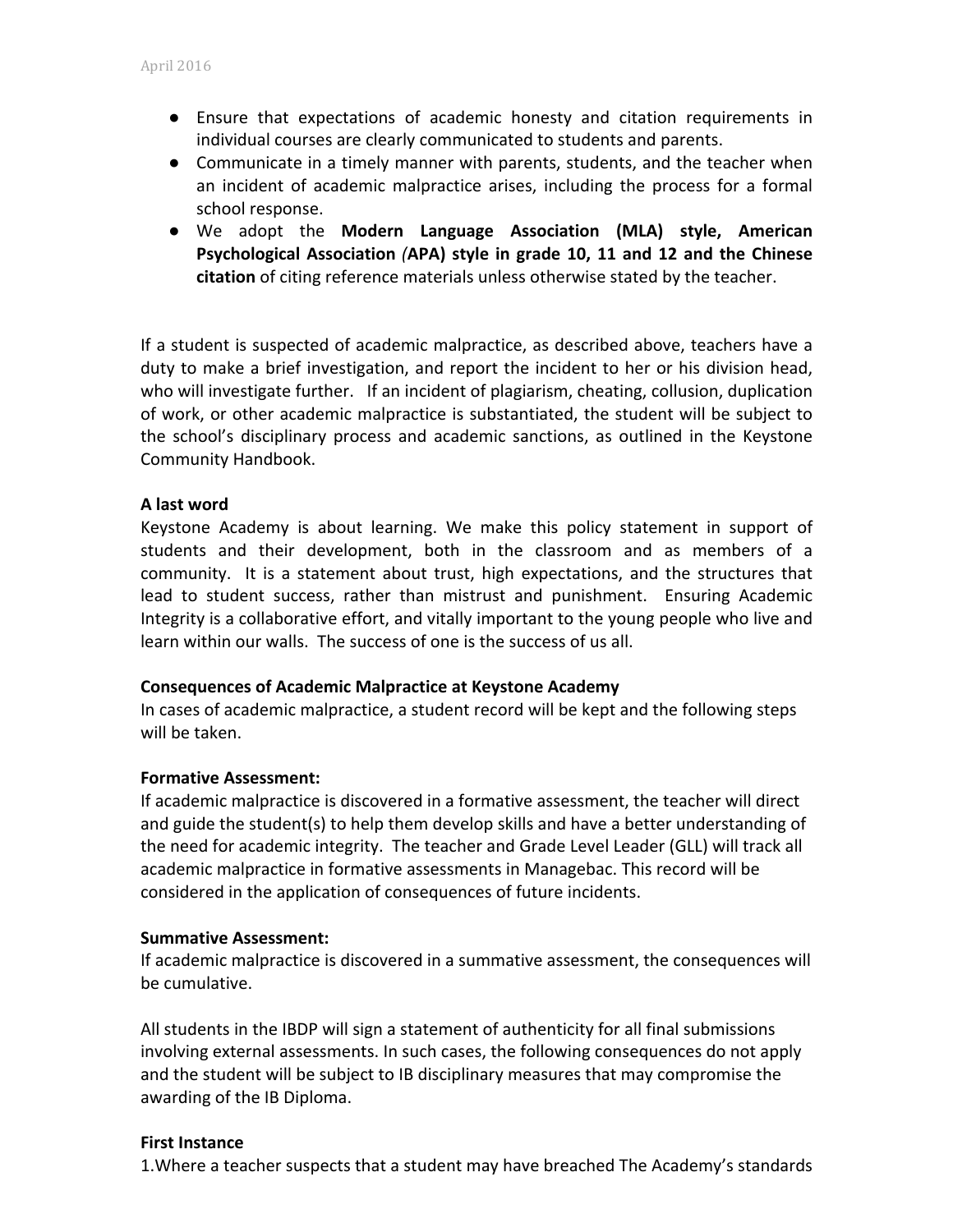of academic integrity, he or she will inform the relevant GLL and IB Coordinator(s). After the teacher interviews the student, the teacher makes a record of the incident and shares the information with the GLL;

2. The assessment will be given a zero until the work is revised, according to a timeline set by the teacher;

3. A reflective conversation will take place between student and the Advisor;

4. Criterion levels and grade might be appropriately adjusted after the work is revised.

#### **Subsequent Instance**

1. When the teacher and/or GLL confirms that a student has breached The Academy's standards of academic integrity again, he or she will inform the GLL and IB Coordinator(s);

2. After the case has been reported, IB Coordinator(s) and Dean of Students will convene a student meeting. The meeting's goals are to understand better the circumstances regarding the case of academic malpractice and to help inform a subsequent meeting with parents;

3. IB Coordinator(s) and Dean of Students send a notification home to parents (copied to Advisor and GLL);

4. The assessment will be given a zero until the work is revised, according to a timeline set by the teacher;

5. Criterion levels and grade might be appropriately adjusted after the work is revised;

6. Student completes a written reflection and shares it with the Advisor;

7. A meeting is held with student, parent and Dean of Students (and others as necessary) to discuss the consequences and implications of further instances of academic malpractice.

#### **Further Instance**

After steps 1-3 are completed, a discipline committee will deliberate and make a recommendation to the Head of School and Division Head. The Head of School will make the final decision and consider the appropriate next steps for the student, and if necessary, their continuation in the IB Programme. Information regarding the outcome of the process will be shared directly with the parents, the Advisor and the student.

#### **Other policies related to Academic Integrity**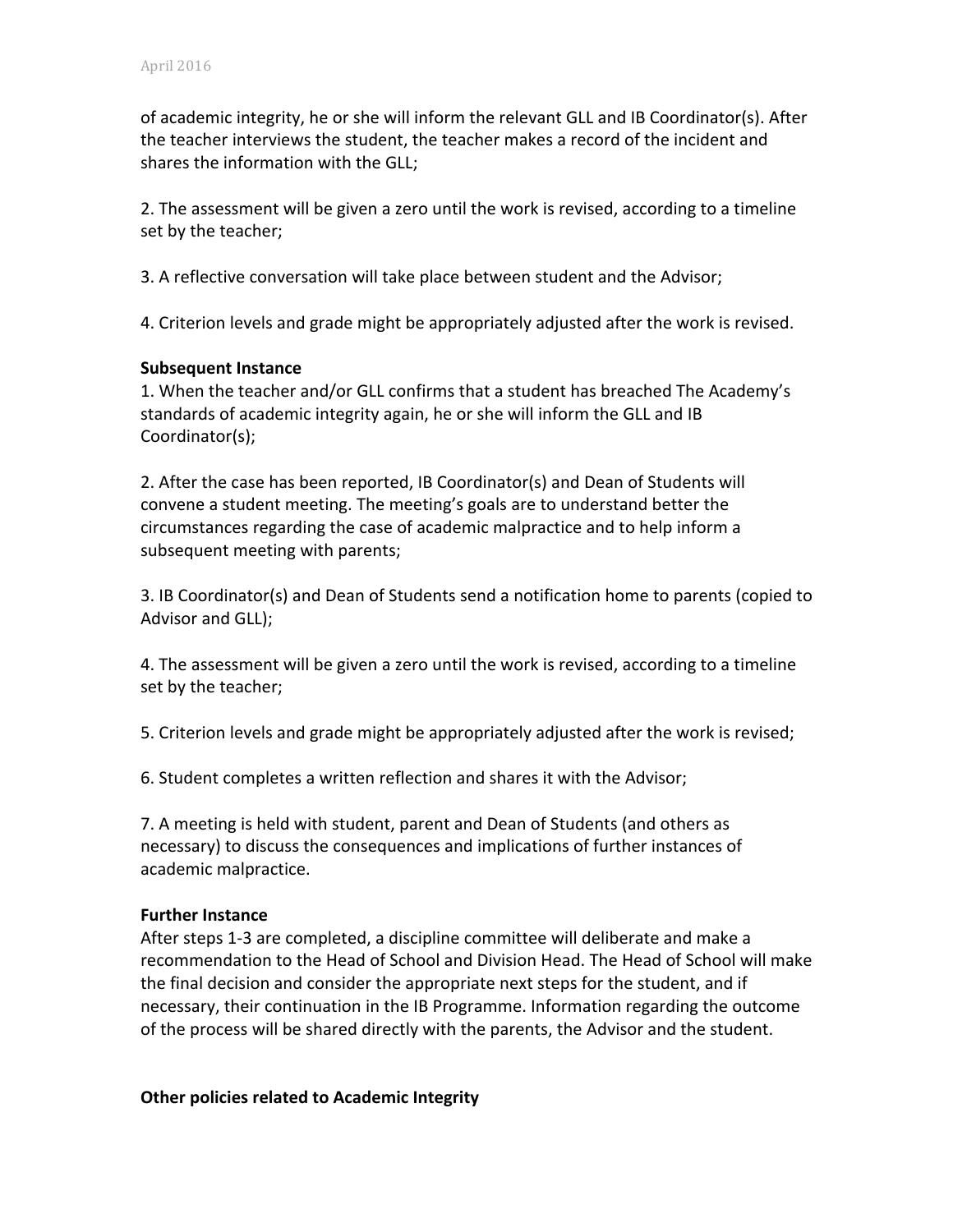# The Academy's duty to report violations of major school rules to colleges & **universities**

"Keystone, in its admission process, asks candidates to disclose if they have been involved in any disciplinary issues at their current schools. Most English-Language Colleges and Universities have a similar process. If you have been caught violating a Major School rule, it will be quite intimidating to admit your mistake on a College admission application. It has been our experience, however, that "honesty is the best policy" when it comes to past discipline and college applications.

We say this for a number of reasons:

1. Colleges and Universities very often ask school officials if applicants have been involved in disciplinary action related to major school rules. If asked, consistent with Keystone's statement of community values, we have a *duty* to be truthful in our relationships with colleges and universities. We need to be in fact who we say we are in print.

2. In the same way that Keystone officials must be forthright in their relationships with other institutions, we hold the same expectations for our students and parents in all their communications with Colleges.

3. Often, the manner in which a student *responds* to a violation of a Major School Rule and our discipline process  $-$  the learning and growth that occurs when a student owns up to their mistake and makes modifications in their behavior  $-$  can be a significant positive factor in a college application. As we often say, Keystone Academy is about learning. Not all learning takes place in the classroom. College admission offices are interested in the whole person, not just a set of grades or test scores.

Your reputation and integrity are key elements in your strength as a person. The worstcase scenario is when a student does not disclose a major disciplinary action, and the College asks and finds out from Keystone officials that the reality is different from the application. This is very damaging to a student's chances for admission. It is far better  $$ indeed, the *right* thing to do, not only the most "effective" thing to do  $-$  to remain steadfast in your integrity, disclose a mistake and tell the College how you learned from that mistake. Your advisor and college counselor will provide support in this process".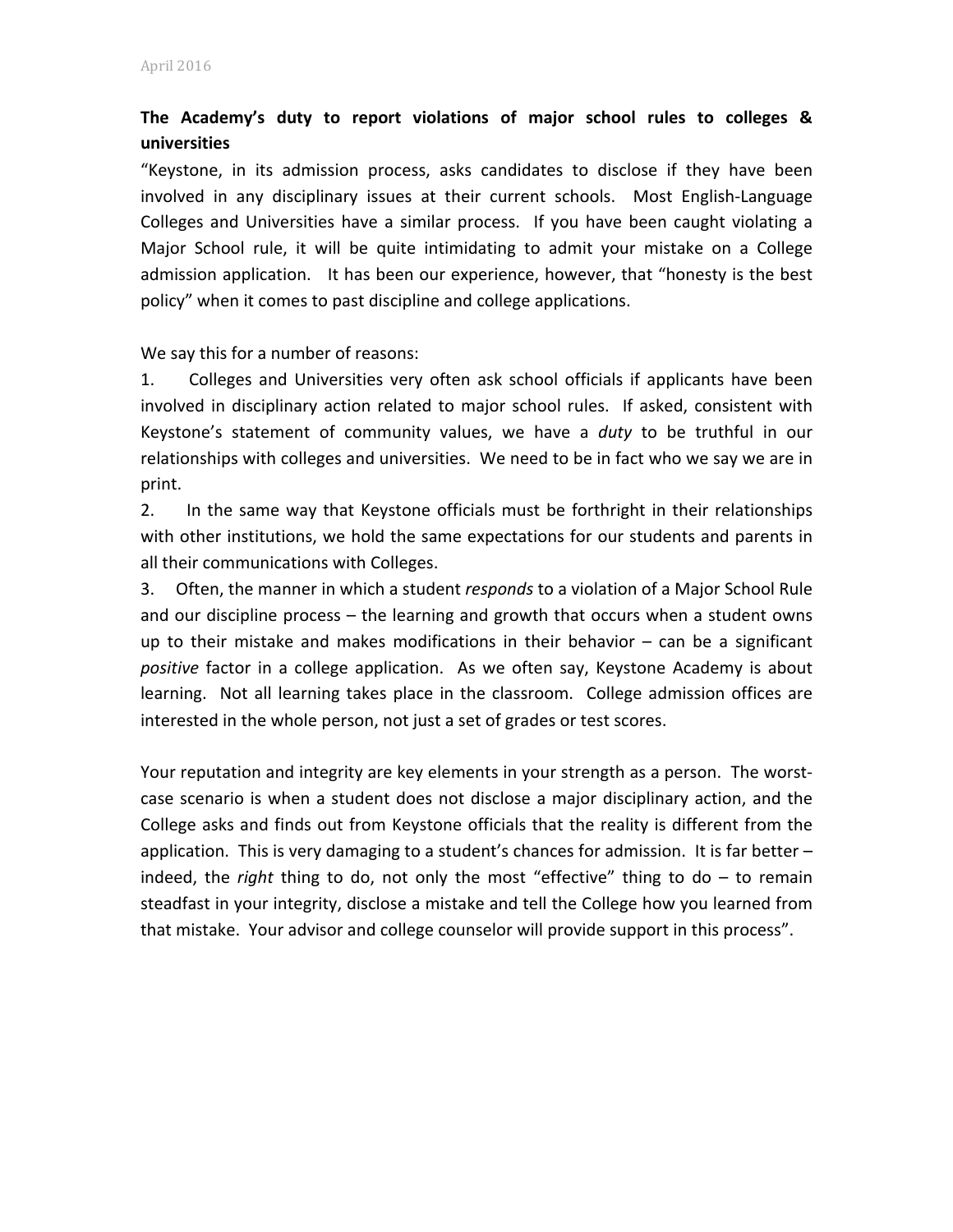#### **Honesty & personal integrity**

"Our community is based on integrity and trust. Students are expected to tell the truth at all times, to represent themselves honestly and to respect Academy policies and procedures. We believe that each student knows right from wrong and must act in a manner that is self-governing".

## **Keystone Academy Academic Integrity Contract**

1. I have read the section about academic integrity and honesty as explained in the *Community Handbook and understand what academic integrity and honesty is.* 

2. *I* understand that it is that it is the expectation that I seek quidance from my teachers, advisors or others when I need clarification, an extension

*3. I* will not copy others' work, in whole or in part, and claim it as my own. I understand *that this is academic malpractice.* 

3. I will not share my assignments with other students. I will not discuss test questions and answers with students who have not taken the test. I understand that this is *considered collusion and is also academic malpractice.*

*4. During a test, I will write my own work. I will not use outside information on tests,*  such as notes or textbook, without the express permission of the teacher. I understand *that this is academic malpractice.* 

*5. I will not plagiarize. I know that plagiarism is using words or ideas of authors in my*  work without giving those authors credit. I understand that this is academic malpractice.

*6. I understand that copying an author's words and making minor alterations (just changing a few words)* is also plagiarism. I know that paraphrased text must include *citations and sections of text copied word for word must be referenced clearly and accurately.* I understand that making minor alternations to others' work is also academic *malpractice.* 

*I* have read the school's policies on academic integrity, reporting rules violations to *colleges, and personal integrity. I agree to abide by the rules stated in those* documents, and those stated on this page, above.

Student Name (Print):

Date:

*Signature:*